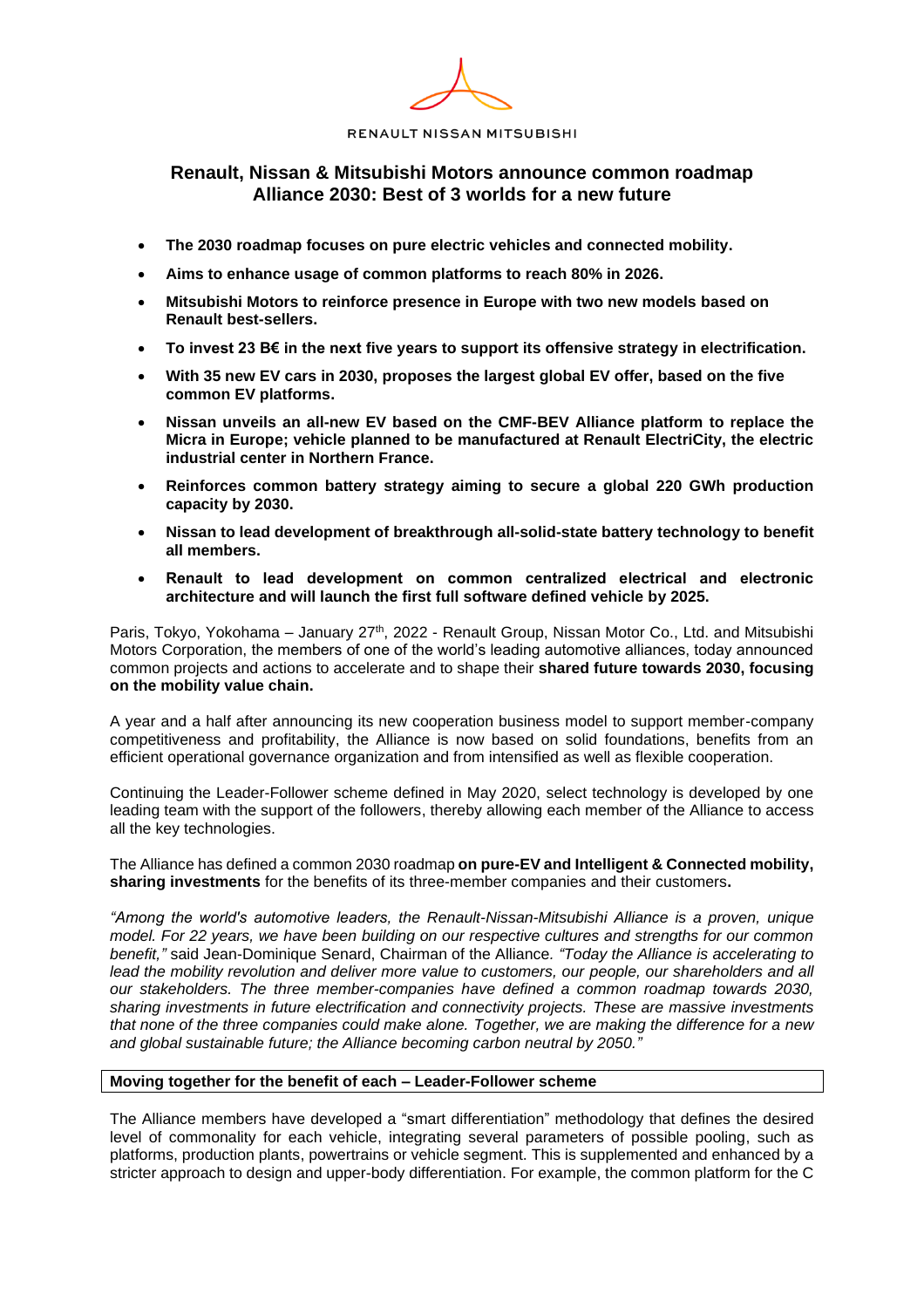and D segment will carry five models from three brands of the Alliance (Nissan Qashqai and X-Trail, Mitsubishi Outlander, Renault Austral and an upcoming seven-seater SUV).

Strengthening this process, the Alliance members will enhance usage of common platforms in the coming years from 60% today to more than **80% of its combined 90 models in 2026.** This will allow each company to deepen their focus on their customers' needs, their best models and core markets, while also extending innovations across the Alliance, at a lower cost.

#### As part of this, **Mitsubishi Motors will reinforce its presence in Europe with two new models, among them the New ASX based on Renault best-sellers.**

#### **Five common EV platforms: the largest global offer of the industry**

Renault, Nissan and Mitsubishi have pioneered the EV market, with more than 10 B€ already invested in the field of electrification. In the main markets (Europe, Japan, the US, China) 15 Alliance plants already produce parts, motors, batteries for 10 EV models on the streets, with more than 1 million EV cars sold so far and 30 billion e-kilometers driven.

Building on this unique expertise, the Alliance is accelerating with a total **23 B€ more investment in the next five years on electrification**, leading to **35 new EV models by 2030.**

**90% of these models will be based on five common EV platforms, covering most markets, in all major regions**:

- CMF-AEV, the most affordable platform in the world, is the base for the new Dacia Spring.
- KEI-EV (mini vehicle) platform family for ultra-compact EVs.
- LCV-EV Family platform family for professional customers, as the base for the Renault Kangoo and Nissan Town Star.
- **CMF-EV, the global, flexible, EV platform**. It will be on the roads in a few weeks as the base for the Nissan Ariya EV crossover and Renault Megane E-Tech Electric. The CMF-EV platform, with its technological innovations and the potential offered by its modularity, is a benchmark platform for a new generation of electric vehicles for the Alliance partners. The platform has been created to integrate and optimize all the elements specific to a 100% electric powertrain, hosting a new, highperformance motor and an ultra-thin battery. **By 2030, more than 15 models will be based on the CMF-EV platform, with up to 1.5 million cars produced on this platform per year.**
- **CMF-BEV, the most competitive compact electric platform in the world, to be launched in 2024.** It provides up to 400 km range; its aerodynamics performances are outstanding, helping reduce cost by 33% and power consumption by more than 10% compared to the current Renault ZOE. It will be the base for **250,000 vehicles a year** under the Renault, Alpine and Nissan brands. **Among the vehicles are the Renault R5 and the new compact EV that will replace the Nissan Micra. Designed by Nissan and engineered by Renault, the new model is planned to be manufactured at Renault ElectriCity: the electric industrial center in Northern France.**

**Common battery strategy, breakthrough battery innovations and a planned 220 GWh production capacity to bring a highly competitive and attractive offer to all customers** 

Competitiveness is key, and that has led member companies to a common Alliance battery strategy, leading, among others, to the selection of a common battery supplier for Renault and Nissan in core markets.

The Alliance is working with common partners to achieve real scale and affordability, enabling to **reduce battery costs by 50% in 2026 and 65% by 2028.**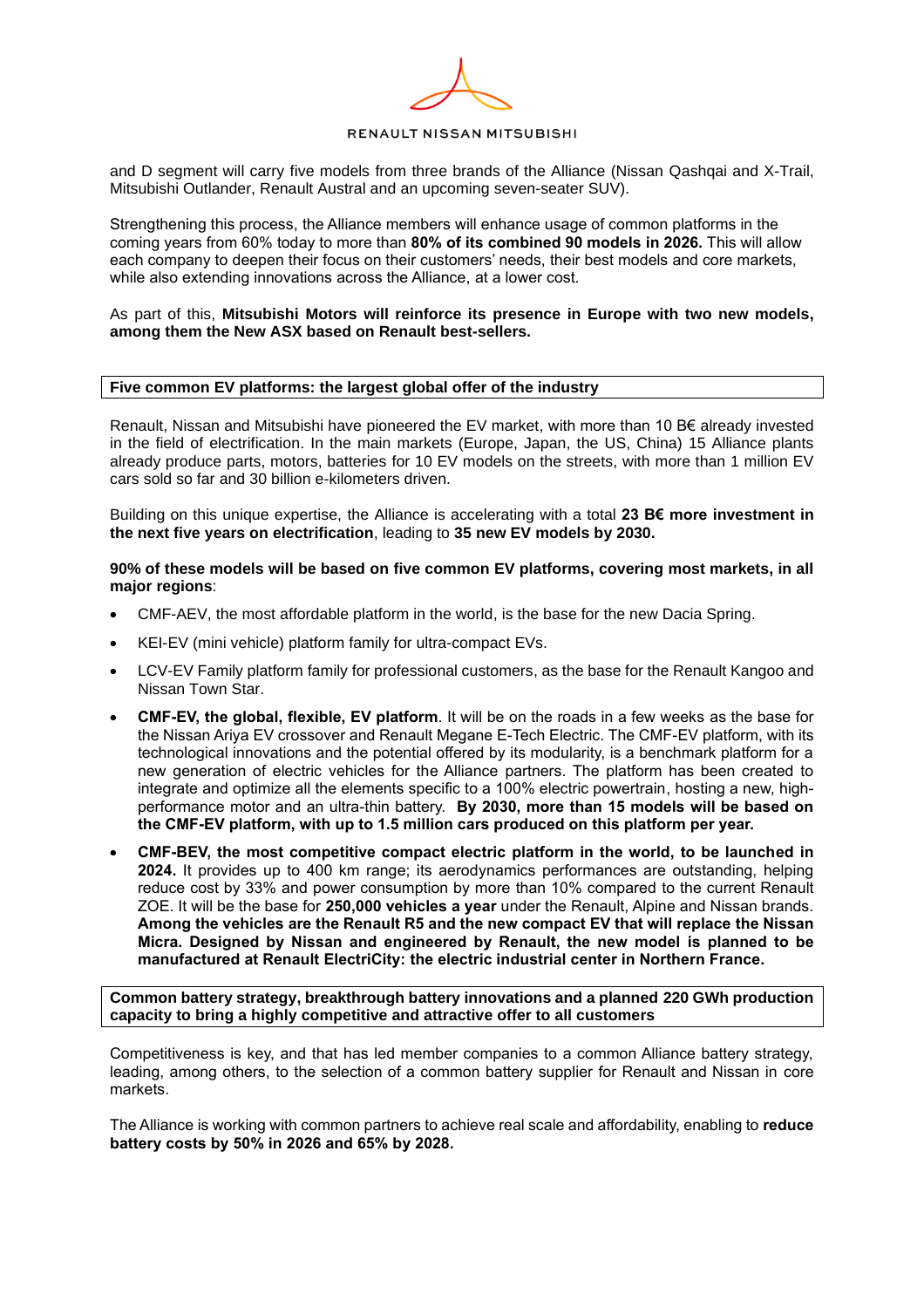With this approach, **by 2030, the Alliance will have a total of 220 GWh battery production capacity** for EVs across key production sites in the world.

Beyond that, the Alliance shares a common vision for **all-solid-state battery technology (ASSB).** Based on its deep expertise and unique experience as a pioneer in battery technology, Nissan will lead innovations in this area that will benefit all Alliance members.

ASSB will have double the energy density versus current liquid lithium-ion batteries. Charging time will also be greatly reduced to one-third, enabling customers to make longer trips with increased, convenience, confidence and enjoyment.

**The aim is to mass produce ASSB by mid-2028,** and in the future beyond that to realize cost parity with ICE vehicles by bringing costs down further to 65\$ per kWh, accelerating the global shift to EVs.

**The Alliance battery management system is also at state-of-the art**. Unlike others in the industry, the Alliance has chosen to control 100% of its hardware and software, benefiting from very valuable predictive data, allowing for monitoring the state of health of the battery and improving technology.

The Alliance is working with strategic partners to offer the best proposal to customers for public charging on the road. **Mobilize Power Solutions** provides to B2B customers a complete end-to-end service including project design, installation, maintenance and management of optimized recharging infrastructure and all related services to meet their business needs.

**A recent agreement is with Ionity** via the Alliance Emobility Service Provider Plug Surfing, which will allow its customers to access at preferential pricing to the Ionity ultra-fast charging network in Europe.

With more than 10 years' experience in the EV business, Alliance members have deep knowledge that allows them to be ahead of the competition in optimizing battery reuse, notably with second life battery applications, recycling and achieving efficient and sustainable solutions over the full battery life cycle.

## **25 Million cars connected to the Alliance Cloud by 2026: The best-in-class digital experience for customers**

Intelligent and connected mobility are critical areas for increased shared innovation across the Alliance.

With 20 years' experience in **ADAS** (advanced driver-assistance systems) **and autonomous drive**, the Alliance keeps improving real-world driving safety, convenience, and enjoyment by delivering innovations in intelligent vehicle and driver assistance technologies, with an example being Nissan's award-winning ProPILOT system.

With shared platforms and electronics, **by 2026 Alliance members expect to have more than 10 million vehicles on the road across 45 Alliance models equipped with autonomous driving systems.**

Today, 3 million vehicles are already connected to the Alliance Cloud with permanent data exchanges. **By 2026, more than 5 million Alliance cloud systems will be delivered per year, with 25 million total cars on the road. The Alliance will also be the first global, mass-market OEM to introduce the Google ecosystem in its cars.**

Under Renault's leadership, the Alliance is developing **a common centralized electrical and electronic architecture** converging electronics hardware and software applications to offer maximum benefits and an optimal level of performance.

The Alliance will **launch its first full software defined vehicle by 2025**. With this vehicle, the Alliance will improve its cars Over The Air performance throughout their life cycle. This means value for customers with the integration of their car into their digital ecosystem to offering a personalized experience, new enhanced services, and reduced maintenance costs. This will also allow Alliance